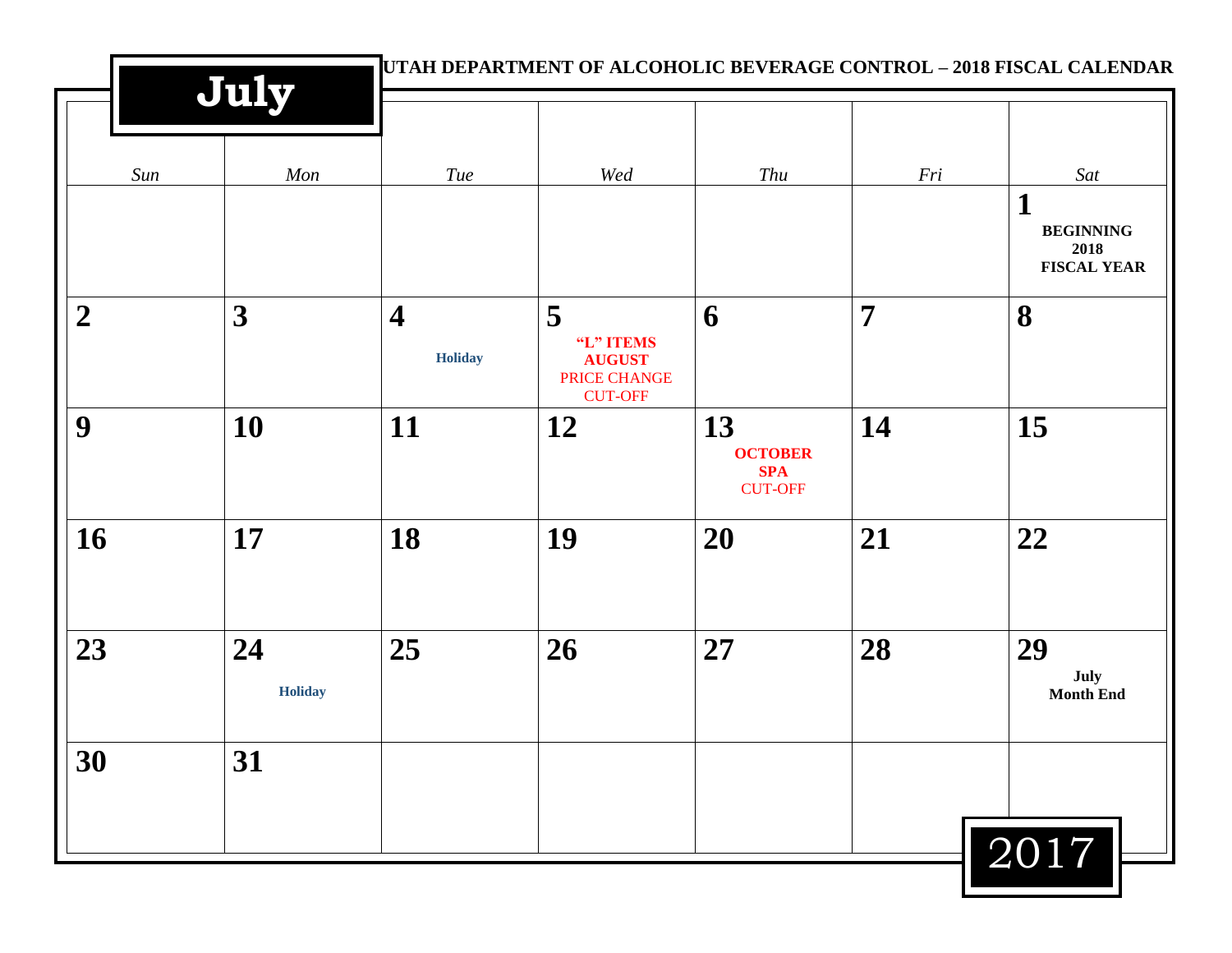| UTAH DEPARTMENT OF ALCOHOLIC BEVERAGE CONTROL - 2018 FISCAL CALENDAR<br><b>August</b> |                |                                                                             |                |                                                                                                 |                         |      |  |  |
|---------------------------------------------------------------------------------------|----------------|-----------------------------------------------------------------------------|----------------|-------------------------------------------------------------------------------------------------|-------------------------|------|--|--|
| Sun                                                                                   | Mon            | Tue                                                                         | Wed            | Thu                                                                                             | Fri                     | Sat  |  |  |
|                                                                                       |                | 1                                                                           | $\overline{2}$ | 3                                                                                               | $\overline{\mathbf{4}}$ | 5    |  |  |
| 6                                                                                     | $\overline{7}$ | 8<br>"L" ITEMS<br><b>SEPTEMBER</b><br><b>PRICE CHANGE</b><br><b>CUT-OFF</b> | 9              | 10                                                                                              | 11                      | 12   |  |  |
| 13                                                                                    | 14             | 15                                                                          | 16             | 17<br>"GENERAL"<br><b>ITEMS</b><br><b>NOVEMBER</b><br>PRICE CHANGE<br>$&$ SPA<br><b>CUT-OFF</b> | 18                      | 19   |  |  |
| 20                                                                                    | 21             | 22                                                                          | 23             | 24                                                                                              | 25                      | 26   |  |  |
| 27                                                                                    | 28             | 29                                                                          | 30             | 31                                                                                              |                         |      |  |  |
|                                                                                       |                |                                                                             |                |                                                                                                 |                         | 2017 |  |  |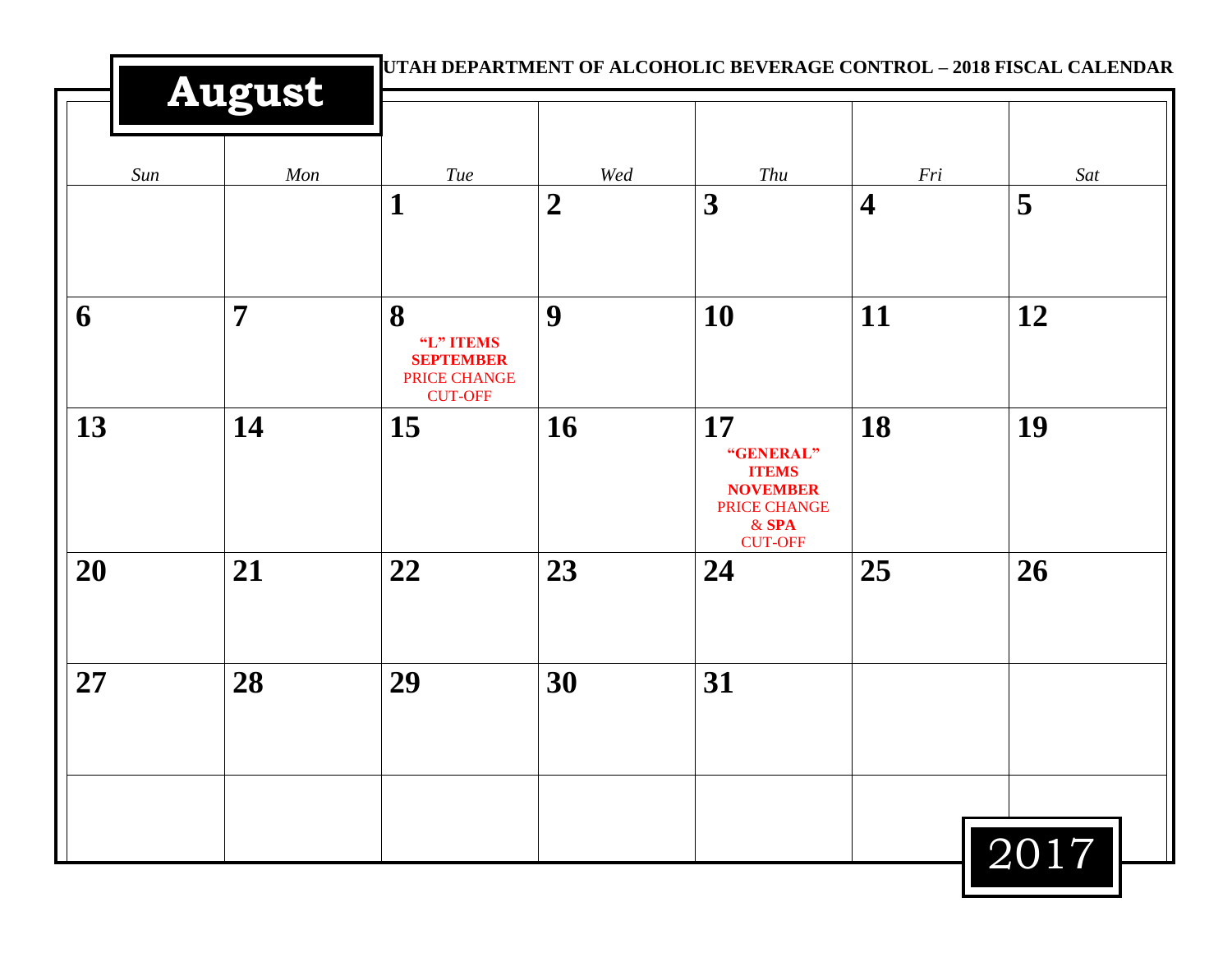|                         | September                          |                                                                    |     | UTAH DEPARTMENT OF ALCOHOLIC BEVERAGE CONTROL - 2018 FISCAL CALENDAR |     |                                                       |
|-------------------------|------------------------------------|--------------------------------------------------------------------|-----|----------------------------------------------------------------------|-----|-------------------------------------------------------|
| Sun                     | Mon                                | Tue                                                                | Wed | Thu                                                                  | Fri | Sat                                                   |
|                         |                                    |                                                                    |     |                                                                      | 1   | $\boldsymbol{2}$<br><b>August</b><br><b>Month End</b> |
| $\overline{\mathbf{3}}$ | $\overline{\mathbf{4}}$<br>Holiday | 5<br>"L" ITEMS<br><b>OCTOBER</b><br>PRICE CHANGE<br><b>CUT-OFF</b> | 6   | $\overline{7}$                                                       | 8   | 9                                                     |
| 10                      | 11                                 | 12                                                                 | 13  | 14<br><b>DECEMBER</b><br><b>SPA</b><br><b>CUT-OFF</b>                | 15  | 16                                                    |
| 17                      | 18                                 | 19                                                                 | 20  | 21                                                                   | 22  | 23                                                    |
| 24                      | 25                                 | 26                                                                 | 27  | 28                                                                   | 29  | 30<br>September<br><b>Month End</b>                   |
|                         |                                    |                                                                    |     |                                                                      |     | 2017                                                  |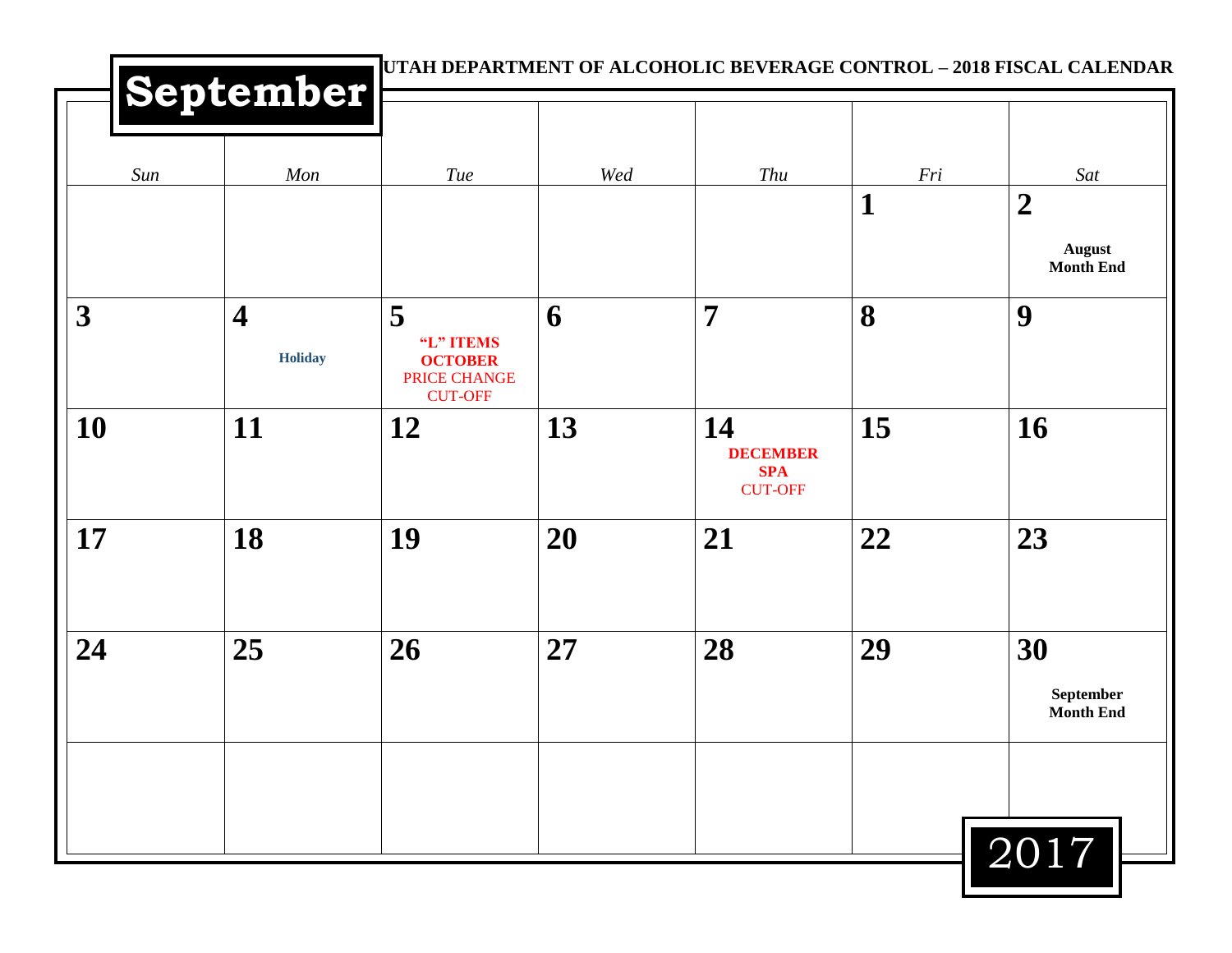|     | October             |                                                                     |                |                                                      |     | UTAH DEPARTMENT OF ALCOHOLIC BEVERAGE CONTROL - 2018 FISCAL CALENDAR |  |
|-----|---------------------|---------------------------------------------------------------------|----------------|------------------------------------------------------|-----|----------------------------------------------------------------------|--|
| Sun | Mon                 | Tue                                                                 | Wed            | Thu                                                  | Fri | Sat                                                                  |  |
| 1   | $\boldsymbol{2}$    | 3<br>"L" ITEMS<br><b>NOVEMBER</b><br>PRICE CHANGE<br><b>CUT-OFF</b> | $\overline{4}$ | 5                                                    | 6   | $\overline{7}$                                                       |  |
| 8   | 9<br><b>Holiday</b> | 10                                                                  | 11             | 12<br><b>JANUARY</b><br><b>SPA</b><br><b>CUT-OFF</b> | 13  | 14                                                                   |  |
| 15  | 16                  | 17                                                                  | 18             | 19                                                   | 20  | 21                                                                   |  |
| 22  | 23                  | 24                                                                  | 25             | 26                                                   | 27  | 28<br>October<br><b>Month End</b>                                    |  |
| 29  | 30                  | 31                                                                  |                |                                                      |     |                                                                      |  |
|     |                     |                                                                     |                |                                                      |     | $\sqrt{2017}$                                                        |  |

Ш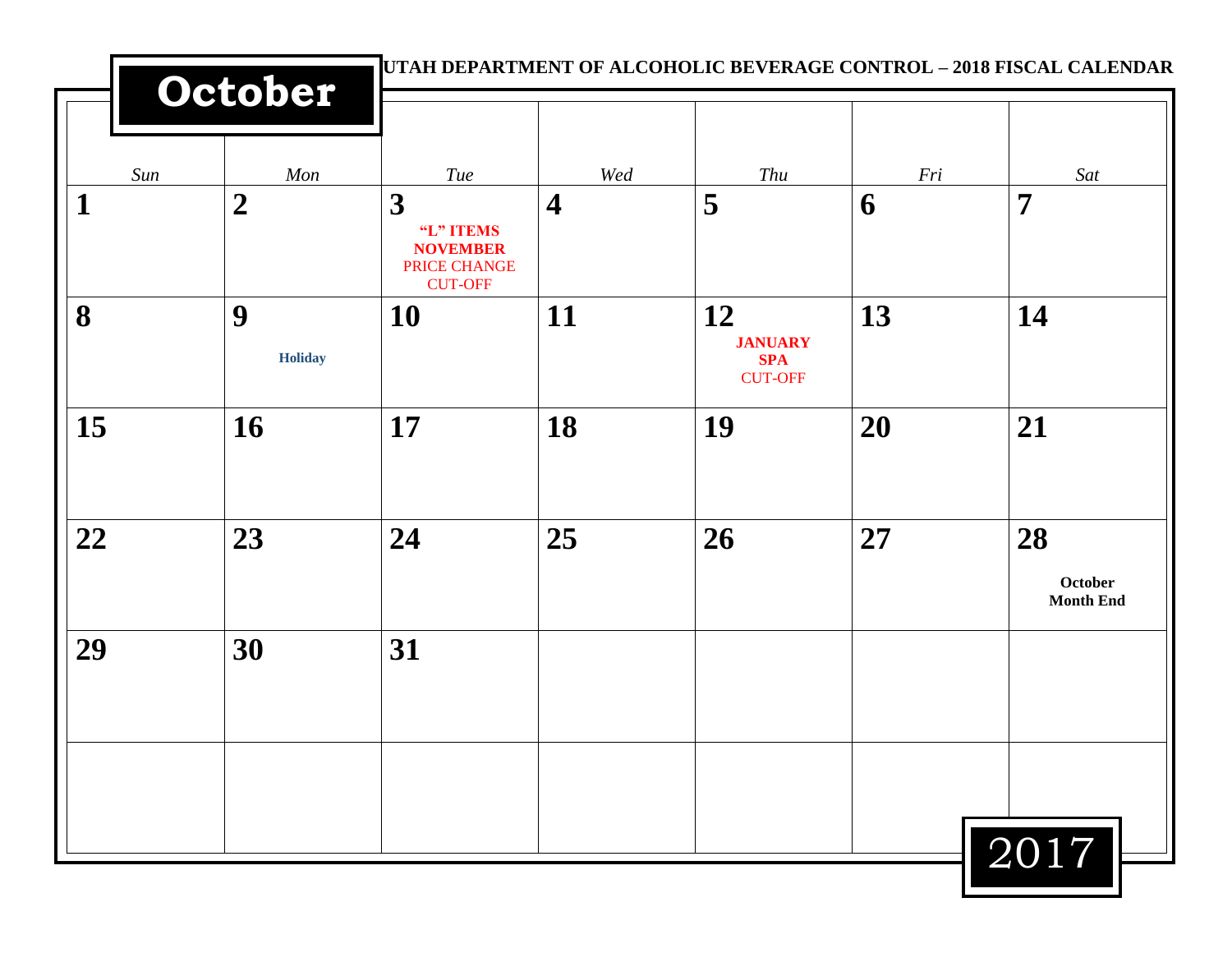|     | <b>November</b> |                                                                                  |     | UTAH DEPARTMENT OF ALCOHOLIC BEVERAGE CONTROL – 2018 FISCAL CALENDAR                                   |                                         |                         |
|-----|-----------------|----------------------------------------------------------------------------------|-----|--------------------------------------------------------------------------------------------------------|-----------------------------------------|-------------------------|
| Sun | Mon             | Tue                                                                              | Wed | Thu                                                                                                    | Fri                                     | Sat                     |
|     |                 |                                                                                  | 1   | $\boldsymbol{2}$                                                                                       | 3                                       | $\overline{\mathbf{4}}$ |
| 5   | 6               | $\overline{7}$<br>"L" ITEMS<br><b>DECEMBER</b><br>PRICE CHANGE<br><b>CUT-OFF</b> | 8   | 9                                                                                                      | 10<br><b>Holiday</b><br><b>Observed</b> | 11<br><b>Holiday</b>    |
| 12  | 13              | 14                                                                               | 15  | 16<br>"GENERAL"<br><b>ITEMS</b><br><b>FEBRUARY</b><br><b>PRICE CHANGE</b><br>$&$ SPA<br><b>CUT-OFF</b> | <b>17</b>                               | 18                      |
| 19  | 20              | 21                                                                               | 22  | 23<br><b>Holiday</b>                                                                                   | 24                                      | 25                      |
| 26  | 27              | 28                                                                               | 29  | 30                                                                                                     |                                         |                         |
|     |                 |                                                                                  |     |                                                                                                        |                                         | 2017                    |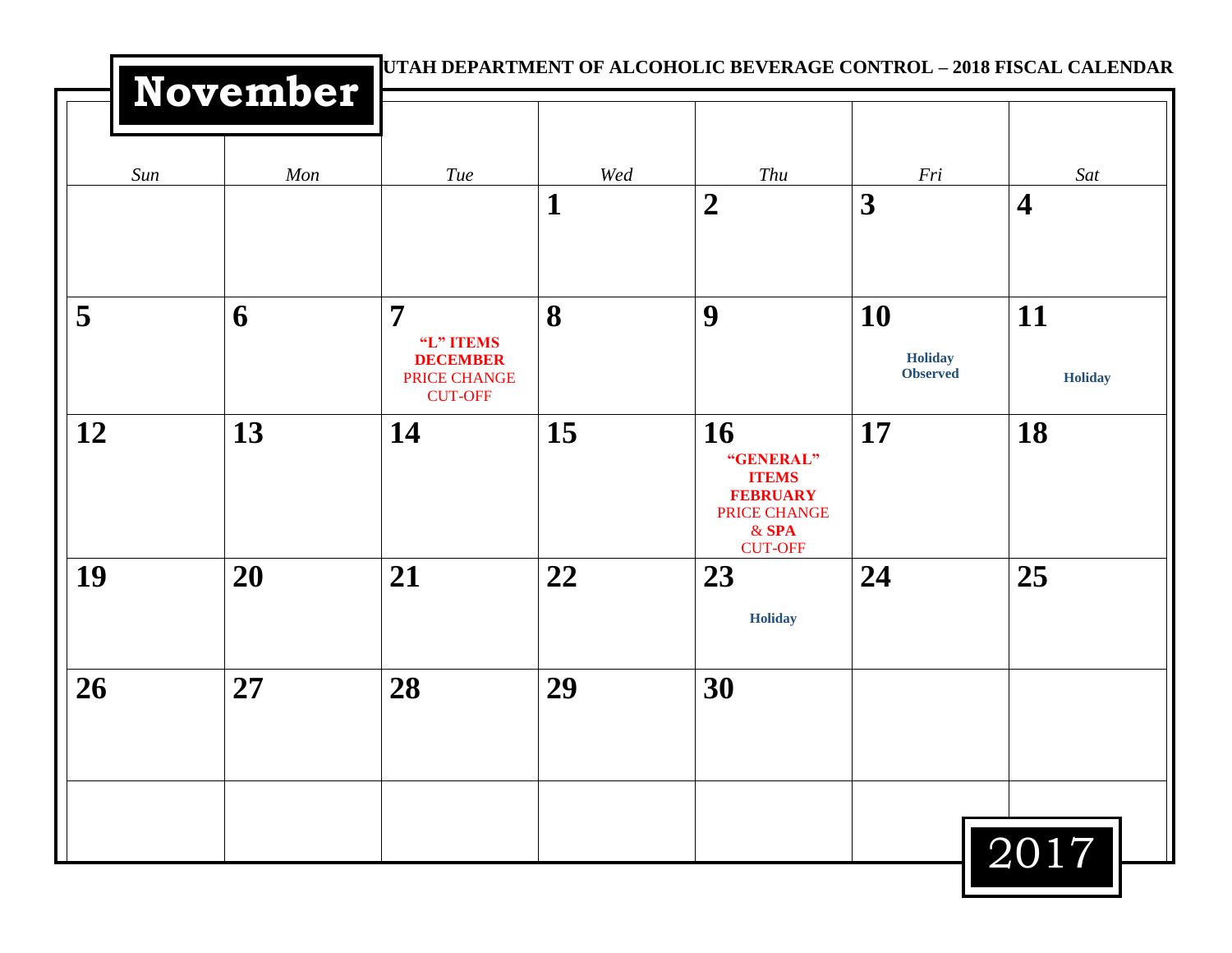|           |                         |                                                                    | UTAH DEPARTMENT OF ALCOHOLIC BEVERAGE CONTROL - 2018 FISCAL CALENDAR |                                                    |          |                                           |  |  |  |
|-----------|-------------------------|--------------------------------------------------------------------|----------------------------------------------------------------------|----------------------------------------------------|----------|-------------------------------------------|--|--|--|
|           | December                |                                                                    |                                                                      |                                                    |          |                                           |  |  |  |
| Sun       | Mon                     | Tue                                                                | Wed                                                                  | Thu                                                | Fri<br>1 | Sat<br>$\boldsymbol{2}$                   |  |  |  |
|           |                         |                                                                    |                                                                      |                                                    |          | <b>November</b><br><b>Month End</b>       |  |  |  |
| 3         | $\overline{\mathbf{4}}$ | 5<br>"L" ITEMS<br><b>JANUARY</b><br>PRICE CHANGE<br><b>CUT-OFF</b> | 6                                                                    | $\overline{7}$                                     | 8        | 9                                         |  |  |  |
| <b>10</b> | 11                      | 12                                                                 | 13                                                                   | 14<br><b>MARCH</b><br><b>SPA</b><br><b>CUT-OFF</b> | 15       | 16                                        |  |  |  |
| 17        | 18                      | 19                                                                 | 20                                                                   | 21                                                 | 22       | 23                                        |  |  |  |
| 24        | 25<br><b>Holiday</b>    | 26                                                                 | 27                                                                   | 28                                                 | 29       | 30<br><b>December</b><br><b>Month End</b> |  |  |  |
| 31        |                         |                                                                    |                                                                      |                                                    |          |                                           |  |  |  |
|           |                         |                                                                    |                                                                      |                                                    |          | 2017                                      |  |  |  |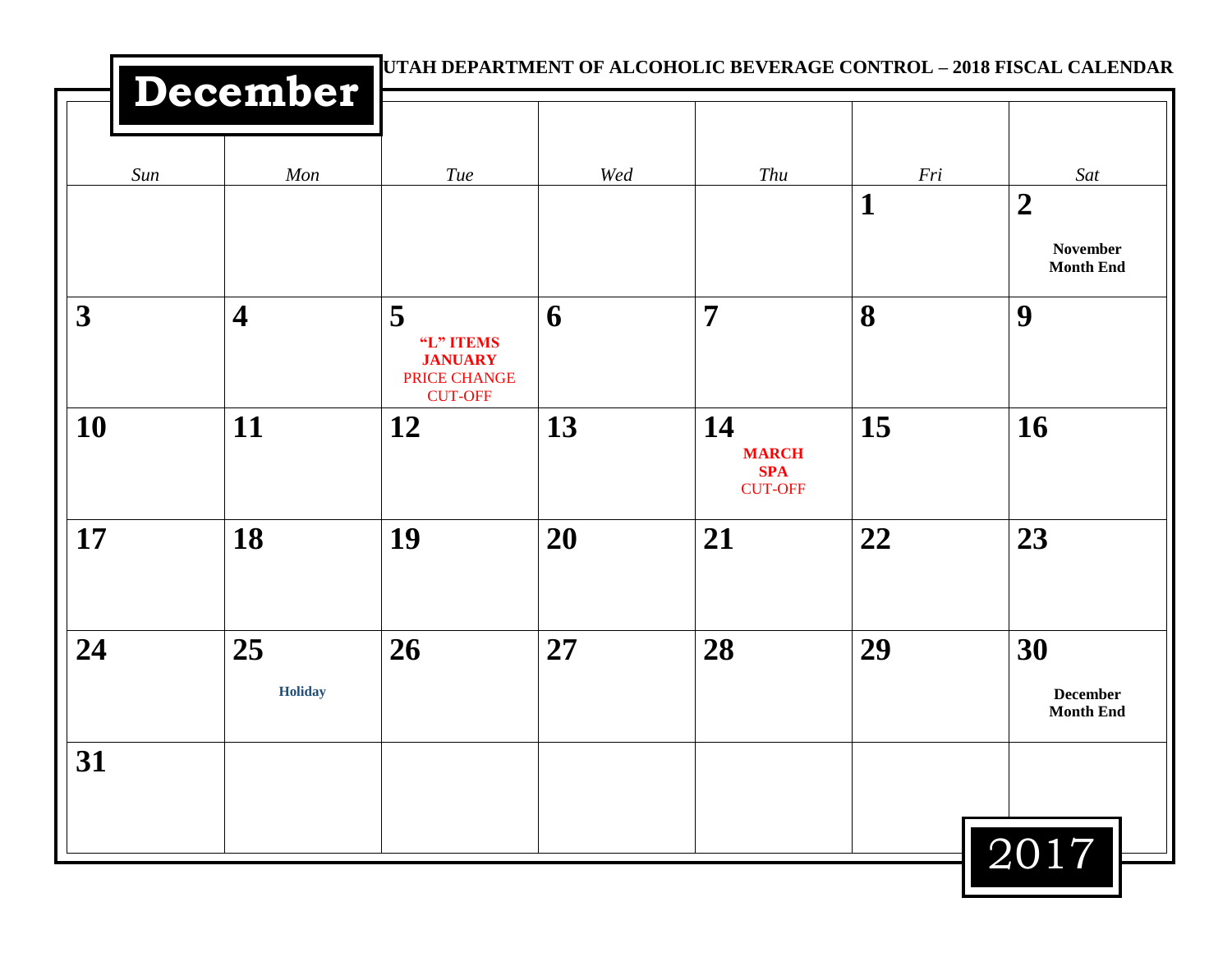|                | January              |                                                                          |          |                                                    | UTAH DEPARTMENT OF ALCOHOLIC BEVERAGE CONTROL - 2018 FISCAL CALENDAR |                                          |  |
|----------------|----------------------|--------------------------------------------------------------------------|----------|----------------------------------------------------|----------------------------------------------------------------------|------------------------------------------|--|
| Sun            | Mon<br>1             | Tue<br>$\overline{2}$                                                    | Wed<br>3 | Thu<br>$\overline{\mathbf{4}}$                     | Fri<br>5                                                             | Sat<br>6                                 |  |
|                | <b>Holiday</b>       | "L" ITEMS<br><b>FEBRUARY</b><br><b>PRICE CHANGE</b><br><b>CUT-OFF</b>    |          |                                                    |                                                                      |                                          |  |
| $\overline{7}$ | 8                    | 9                                                                        | 10       | 11<br><b>APRIL</b><br><b>SPA</b><br><b>CUT-OFF</b> | 12                                                                   | 13                                       |  |
| 14             | 15<br><b>Holiday</b> | 16                                                                       | 17       | 18                                                 | 19                                                                   | 20                                       |  |
| 21             | 22                   | 23                                                                       | 24       | 25                                                 | 26                                                                   | 27<br><b>January</b><br><b>Month End</b> |  |
| 28             | 29                   | 30<br>"L" ITEMS<br><b>MARCH</b><br><b>PRICE CHANGE</b><br><b>CUT-OFF</b> | 31       |                                                    |                                                                      |                                          |  |
|                |                      |                                                                          |          |                                                    |                                                                      | 2018                                     |  |

μ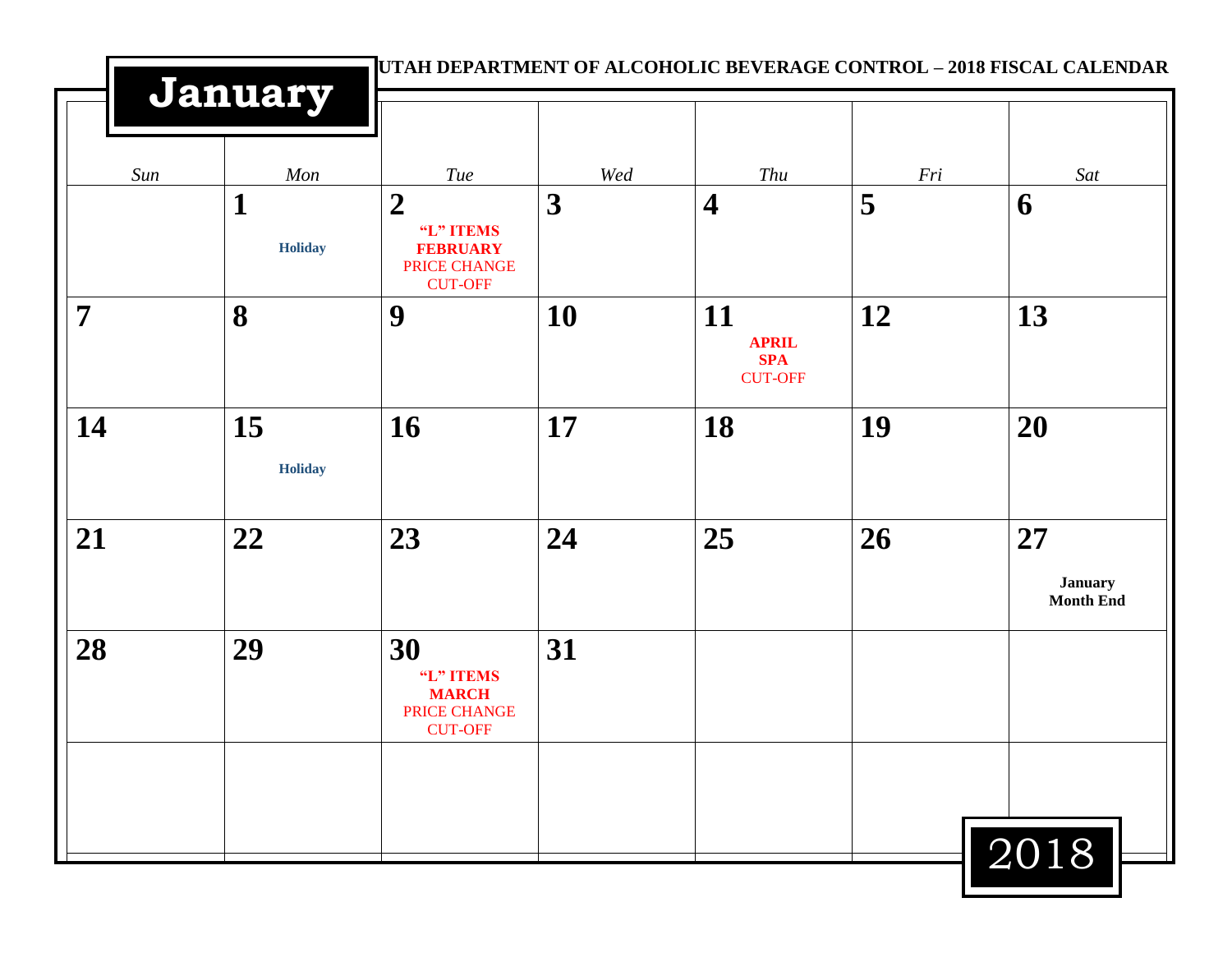|                         | February      |     |                | UTAH DEPARTMENT OF ALCOHOLIC BEVERAGE CONTROL - 2018 FISCAL CALENDAR    |                         |                                    |
|-------------------------|---------------|-----|----------------|-------------------------------------------------------------------------|-------------------------|------------------------------------|
| Sun                     | Mon           | Tue | Wed            | Thu<br>$\mathbf{1}$                                                     | Fri<br>$\boldsymbol{2}$ | Sat<br>3                           |
|                         |               |     |                |                                                                         |                         |                                    |
| $\overline{\mathbf{4}}$ | 5             | 6   | $\overline{7}$ | 8<br>"GENERAL"<br><b>ITEMS</b><br><b>MAY</b><br>PRICE CHANGE<br>$&$ SPA | 9                       | 10                                 |
| 11                      | 12            | 13  | 14             | <b>CUT-OFF</b><br><b>15</b>                                             | <b>16</b>               | 17                                 |
| 18                      | 19<br>Holiday | 20  | 21             | 22                                                                      | 23                      | 24<br>February<br><b>Month End</b> |
| 25                      | 26            | 27  | 28             |                                                                         |                         |                                    |
|                         |               |     |                |                                                                         |                         | 2018                               |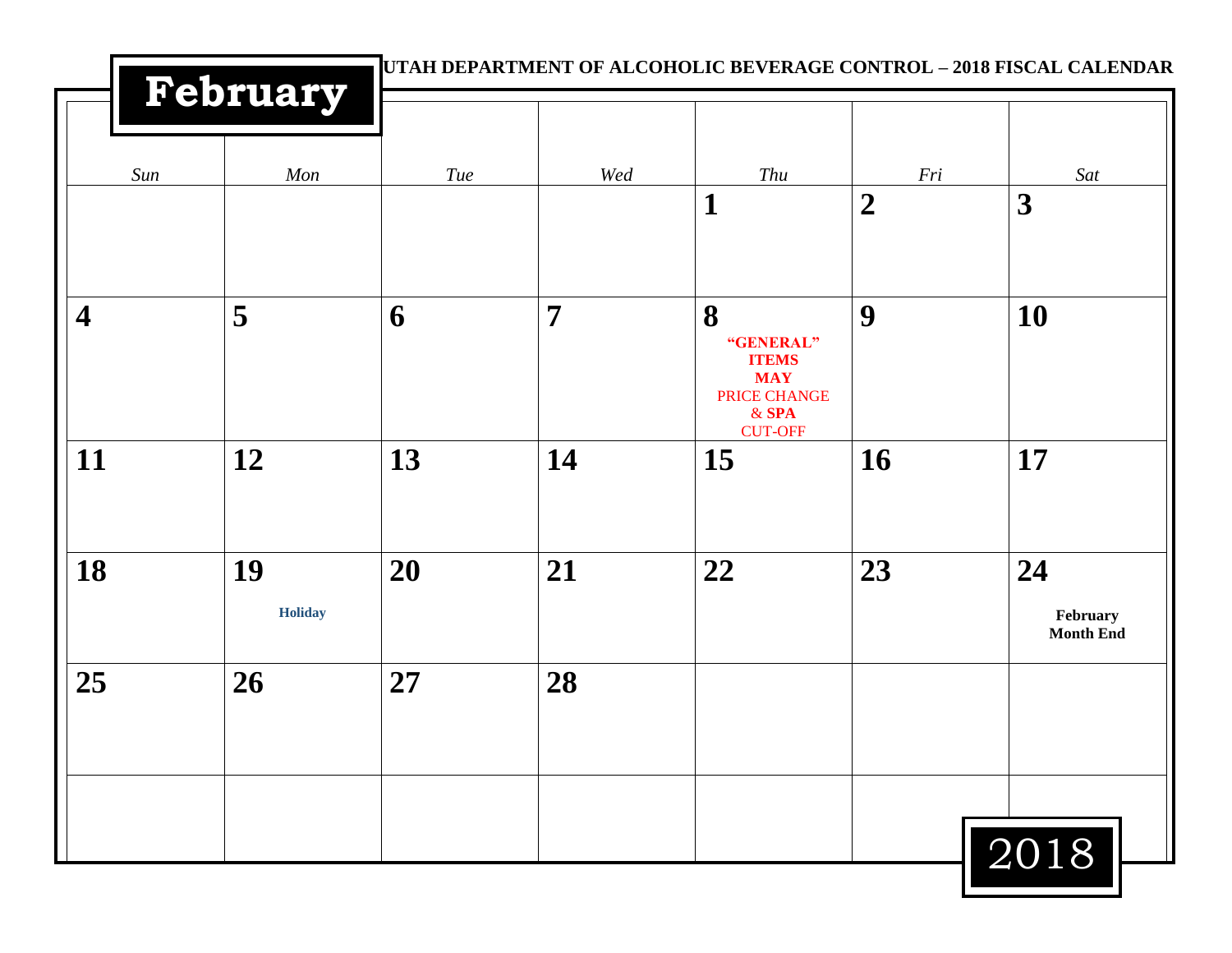| <b>March</b>            |     | UTAH DEPARTMENT OF ALCOHOLIC BEVERAGE CONTROL – 2018 FISCAL CALENDAR    |     |                                                   |                |                                 |  |
|-------------------------|-----|-------------------------------------------------------------------------|-----|---------------------------------------------------|----------------|---------------------------------|--|
| Sun                     | Mon | <b>Tue</b>                                                              | Wed | Thu                                               | Fri            | Sat                             |  |
|                         |     |                                                                         |     | $\mathbf{1}$                                      | $\overline{2}$ | 3                               |  |
| $\overline{\mathbf{4}}$ | 5   | 6<br>"L" ITEMS<br><b>APRIL</b><br><b>PRICE CHANGE</b><br><b>CUT-OFF</b> | 7   | 8                                                 | 9              | 10                              |  |
| 11                      | 12  | 13                                                                      | 14  | 15<br><b>JUNE</b><br><b>SPA</b><br><b>CUT-OFF</b> | 16             | 17                              |  |
| 18                      | 19  | 20                                                                      | 21  | 22                                                | 23             | 24                              |  |
| 25                      | 26  | 27                                                                      | 28  | 29                                                | 30             | 31<br>March<br><b>Month End</b> |  |
|                         |     |                                                                         |     |                                                   |                | 2018                            |  |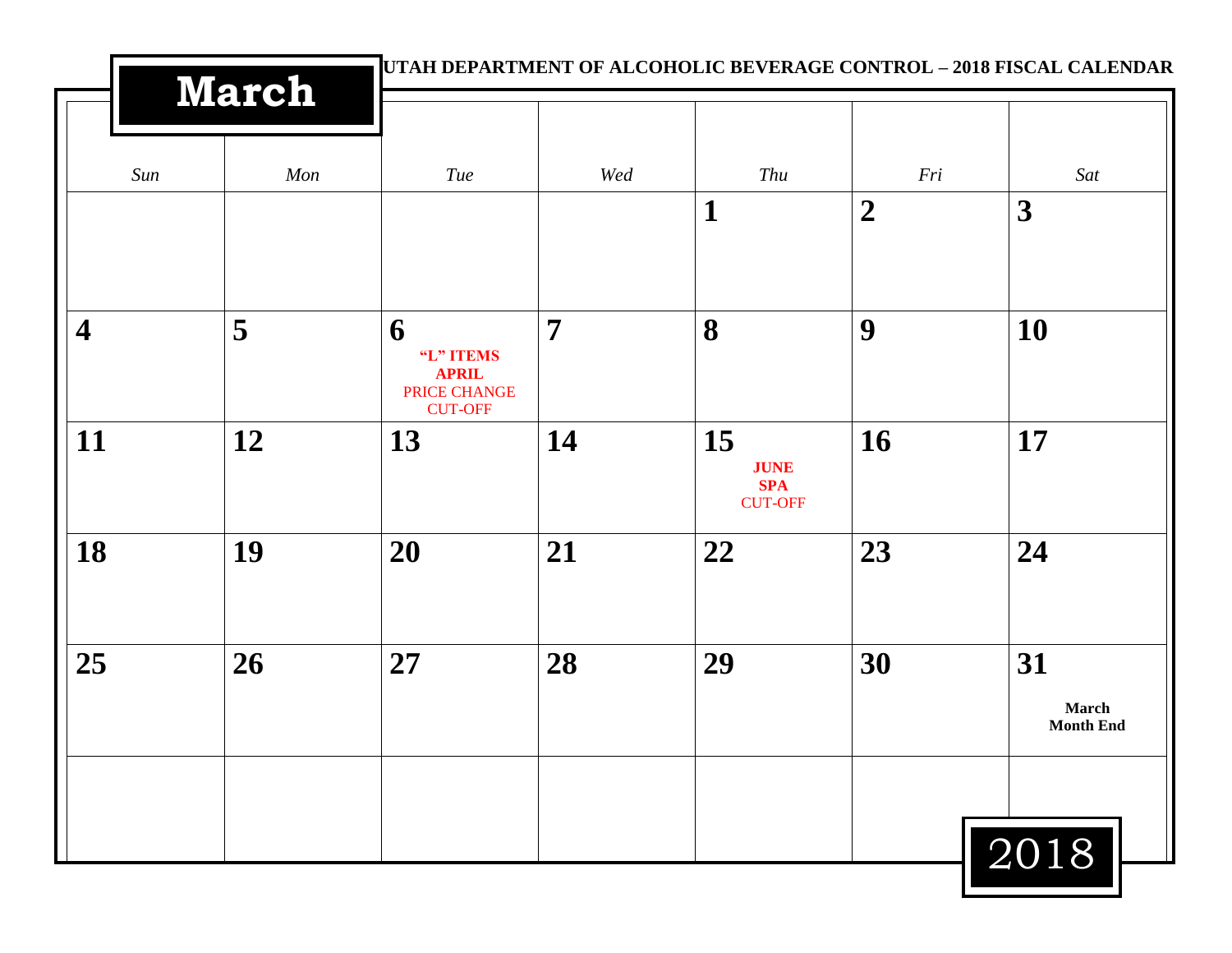|             | <b>April</b>     |                                                                |                |                                                   |     | UTAH DEPARTMENT OF ALCOHOLIC BEVERAGE CONTROL - 2018 FISCAL CALENDAR |
|-------------|------------------|----------------------------------------------------------------|----------------|---------------------------------------------------|-----|----------------------------------------------------------------------|
| Sun         | Mon              | Tue                                                            | Wed            | Thu                                               | Fri | Sat                                                                  |
| $\mathbf 1$ | $\boldsymbol{2}$ | 3<br>"L" ITEMS<br><b>MAY</b><br>PRICE CHANGE<br><b>CUT-OFF</b> | $\overline{4}$ | 5                                                 | 6   | $\overline{7}$                                                       |
| 8           | 9                | 10                                                             | 11             | 12<br><b>JULY</b><br><b>SPA</b><br><b>CUT-OFF</b> | 13  | 14                                                                   |
| 15          | 16               | 17                                                             | 18             | 19                                                | 20  | 21                                                                   |
| 22          | 23               | 24                                                             | 25             | 26                                                | 27  | 28<br>April<br><b>Month End</b>                                      |
| 29          | 30               |                                                                |                |                                                   |     |                                                                      |
|             |                  |                                                                |                |                                                   |     | 2018                                                                 |

ш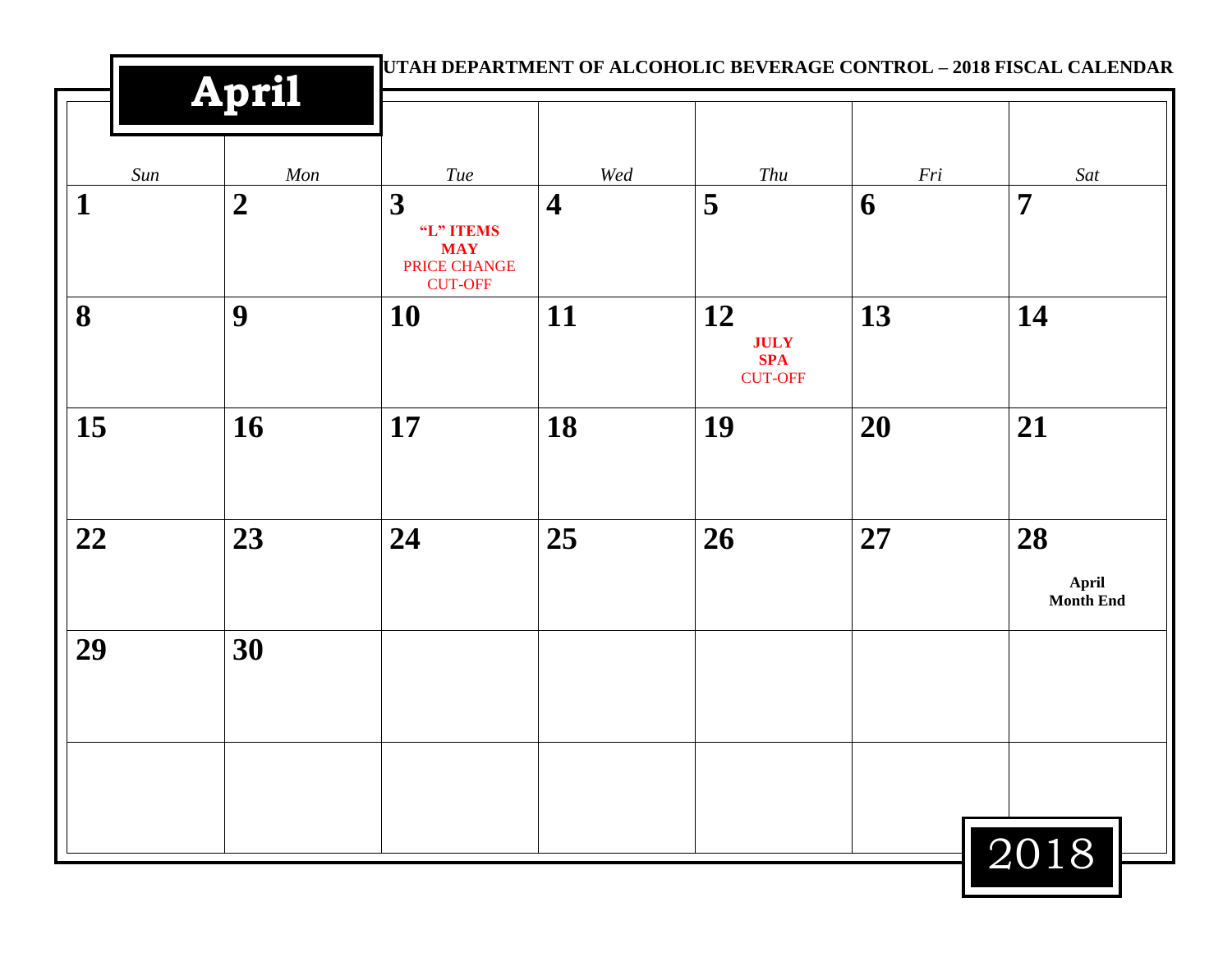|     | <b>May</b>           |                                                                 | UTAH DEPARTMENT OF ALCOHOLIC BEVERAGE CONTROL - 2018 FISCAL CALENDAR |                                                                                               |                         |      |  |  |
|-----|----------------------|-----------------------------------------------------------------|----------------------------------------------------------------------|-----------------------------------------------------------------------------------------------|-------------------------|------|--|--|
| Sun | Mon                  | Tue                                                             | Wed                                                                  | Thu                                                                                           | Fri                     | Sat  |  |  |
|     |                      | $\mathbf{1}$                                                    | $\overline{2}$                                                       | 3                                                                                             | $\overline{\mathbf{4}}$ | 5    |  |  |
| 6   | 7                    | 8<br>"L" ITEMS<br><b>JUNE</b><br>PRICE CHANGE<br><b>CUT-OFF</b> | 9                                                                    | 10                                                                                            | 11                      | 12   |  |  |
| 13  | 14                   | 15                                                              | 16                                                                   | 17<br>"GENERAL"<br><b>ITEMS</b><br><b>AUGUST</b><br>PRICE CHANGE<br>$&$ SPA<br><b>CUT-OFF</b> | 18                      | 19   |  |  |
| 20  | 21                   | 22                                                              | 23                                                                   | 24                                                                                            | 25                      | 26   |  |  |
| 27  | 28<br><b>Holiday</b> | 29                                                              | 30                                                                   | 31                                                                                            |                         |      |  |  |
|     |                      |                                                                 |                                                                      |                                                                                               |                         | 2018 |  |  |

ш